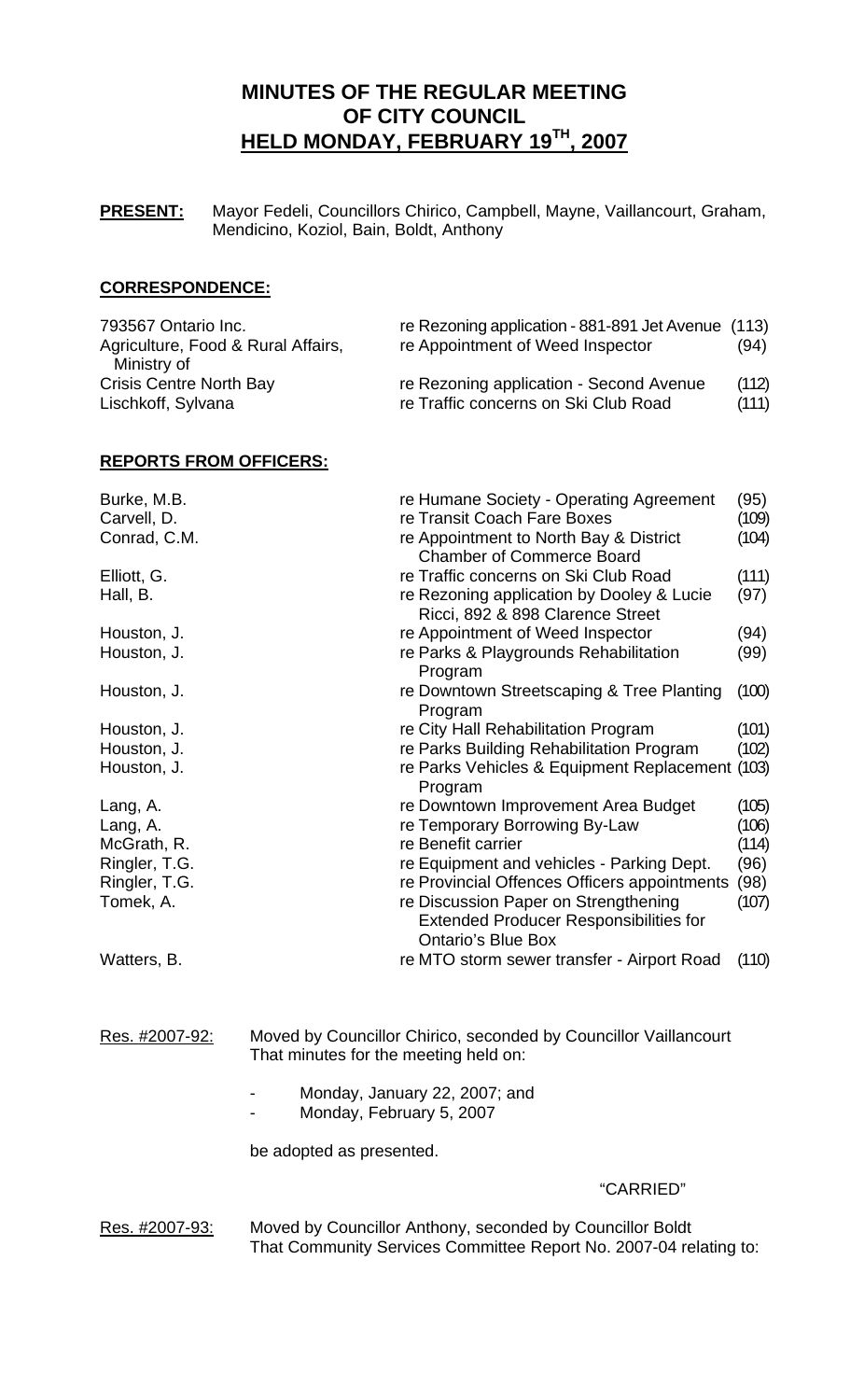Plan of Subdivision Application by Rick Miller on behalf of Consolidated Homes Ltd., Golf Course Road

be adopted as presented.

"CARRIED"

# **COMMUNITY SERVICES COMMITTEE REPORT NO. 2007-04**

February 19, 2007

TO THE COUNCIL OF THE CORPORATION OF THE CITY OF NORTH BAY

Your Worship and Councillors:

The Community Services Committee presents Report No. 2007-04 and recommends:

- 1. That a) the proposed Plan of Subdivision (City File 48T-06102) by Rick Miller on behalf of Consolidated Homes Ltd. for Concession B, Part Lot 19 (Golf Course Road) be given Draft Approval subject to the conditions contained in Appendix A to the Planning Report by Beverley Hall dated November 7, 2006; and
	- b) the Owner(s) enter into a Subdivision Agreement with the City of North Bay prior to site development to address the following items, including, but not limited to, site servicing, lot grading, stormwater management, vegetative buffer, sedimentation and erosion control.

All of which is respectfully submitted.

ASSENTS DISSENTS ANTHONY BOLDT **BAIN** FEDELI

Res. #2007-94: Moved by Councillor Anthony, seconded by Councillor Boldt That City Council appoint the City's Parks Manager as Municipal Weed Inspector for 2007, and that the City Clerk be authorized to prepare the appropriate by-law to appoint the City's Parks Manager as the Municipal Weed Inspector for 2007 and submit the name of the Municipal Weed Inspector to the Provincial Chief Inspector before April  $1<sup>st</sup>$  of this year.

#### "CARRIED"

Res. #2007-95: Moved by Councillor Chirico, seconded by Councillor Campbell That Council renew the Operating Agreement with the Humane Society until December 31, 2009 and approve a 3% annual increase for each year.

#### "CARRIED"

Res. #2006-96: Moved by Councillor Chirico, seconded by Councillor Campbell That 1) Council approve Capital Budget line item #61, equipment and vehicles in the amount of \$120,000.00; and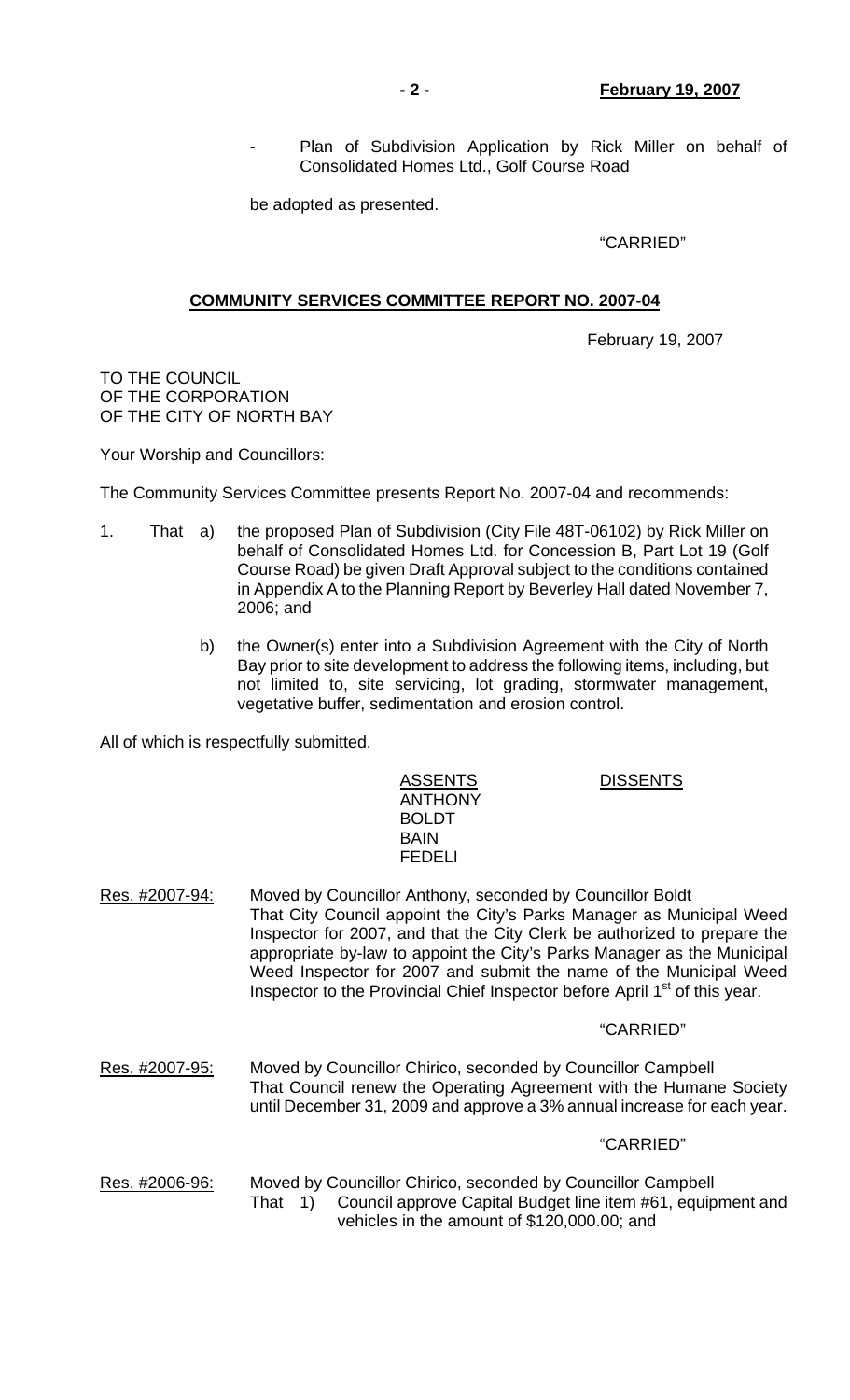2) the City Clerk prepare for the consideration of City Council, a Capital Budget Expenditure By-Law in the total amount of \$120,000.00.

### "CARRIED"

Res. #2007-97: Moved by Councillor Anthony, seconded by Councillor Boldt That the rezoning application by Rick Miller on behalf of Dooley & Lucie Ricci, 892 & 898 Clarence Street be referred to the Community Services Committee and for a Public Meeting.

#### "CARRIED"

Res. #2007-98: Moved by Councillor Chirico, seconded by Councillor Campbell That the individuals identified in Report to Council CORP 2007-24 dated February 12, 2007 be appointed as Provincial Offences Officers for the purpose of enforcing the provisions of the Private Property Parking By-Law.

### "CARRIED"

Res. #2007-99: Moved by Councillor Anthony, seconded by Councillor Boldt That a Capital Expenditure By-Law be prepared for the consideration of City Council to authorize the Parks and Playgrounds Rehabilitation Program, being 2007 Capital Budget Project No. 72, at a net debenture cost of \$155,000.00.

#### "CARRIED"

Res. #2007-100: Moved by Councillor Anthony, seconded by Councillor Boldt That a Capital Expenditure By-Law be prepared for the consideration of City Council to authorize the Parks Tree Planting Program, being 2007 Capital Budget Project No. 75, at a net debenture cost of \$50,000.00.

#### "CARRIED"

Res. #2007-101: Moved by Councillor Anthony, seconded by Councillor Boldt That a Capital Expenditure By-Law be prepared for the consideration of City Council to authorize the City Hall Improvement Program, being 2007 Capital Budget Project No. 64, at a net debenture cost of \$150,000.00.

#### "CARRIED"

Res. #2007-102: Moved by Councillor Anthony, seconded by Councillor Boldt That a Capital Expenditure By-Law be prepared for the consideration of City Council to authorize the Parks "Building" Rehabilitation Program, being 2007 Capital Budget Project No. 69, at a net debenture cost of \$400,000.00.

#### "CARRIED"

Res. #2007-103: Moved by Councillor Anthony, seconded by Councillor Boldt That a Capital Expenditure By-Law be prepared for the consideration of City Council to authorize the Parks Vehicle & Equipment Replacement Program, being 2007 Capital Budget Project No. 73, at a net debenture cost of \$210,000.00.

# "CARRIED"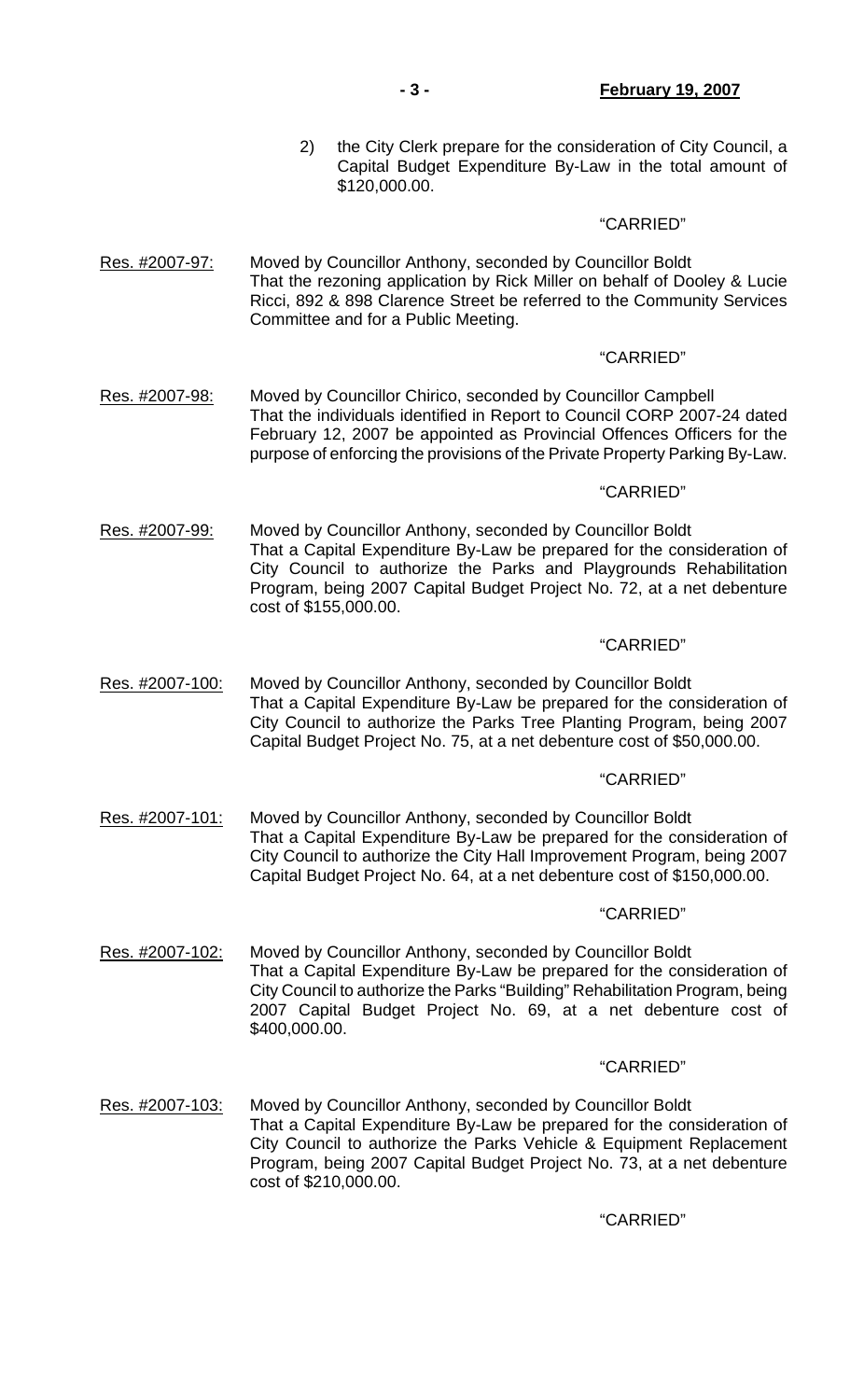Res. #2007-104: Moved by Councillor Chirico, seconded by Councillor Campbell That the Council of the City of North Bay appoints Councillor Dave Mendicino as its ex-officio representative on the North Bay & District Chamber of Commerce Board, for a term to expire November 30, 2010.

### "CARRIED"

Res. #2007-105: Moved by Councillor Chirico, seconded by Councillor Campbell That the 2007 budget for the Board of Management for the Downtown Improvement Area in the amount of \$168,061.00 with a resultants tax levy of \$10,371.00 be approved by City Council, and that a reserve fund be established in the amount of \$8,000.00, and that the necessary by-law to provide for the levy and collection of special charges in respect of certain business improvement areas be prepared for City Council's approval.

# "CARRIED"

Res. #2007-106: Moved by Councillor Campbell, seconded by Councillor Mayne That City Council approve the preparation of a by-law to authorize temporary borrowing from time to time to meet current expenditures during the fiscal year ending December 31, 2007.

#### "CARRIED"

Councillor Chirico declared a conflict of interest on the above matter as he is employed by RBC.

- Res. #2007-107: Moved by Councillor Koziol, seconded by Councillor Mendicino That 1) the City of North Bay supports in principle, the AMO/AMRC
	- recommendations proposed in the discussion paper entitled "Strengthening Extended Producer Responsibilities for Ontario's Blue Box; and
		- 2) a copy of the resolution in support of the recommendations be sent to the Association of Municipalities of Ontario.

#### "CARRIED"

Res. #2007-108: Moved by Councillor Chirico, seconded by Councillor Campbell That accounts totalling \$8,429,261.58 for January 2007, be approved.

#### "CARRIED"

Res. #2007-109: Moved by Councillor Anthony, seconded by Councillor Boldt

- That 1) Council authorizes the expenditure to upgrade the existing transit coach fare boxes to a Window based software and new support hardware in the amount of \$320,000.00 as identified on Line 81 in the 2007 approved Capital Budget; and
	- 2) the City Clerk prepare a Capital Expenditure By-Law for consideration by City Council to authorize the purchase at a net debenture cost of \$320,000.00.

"CARRIED"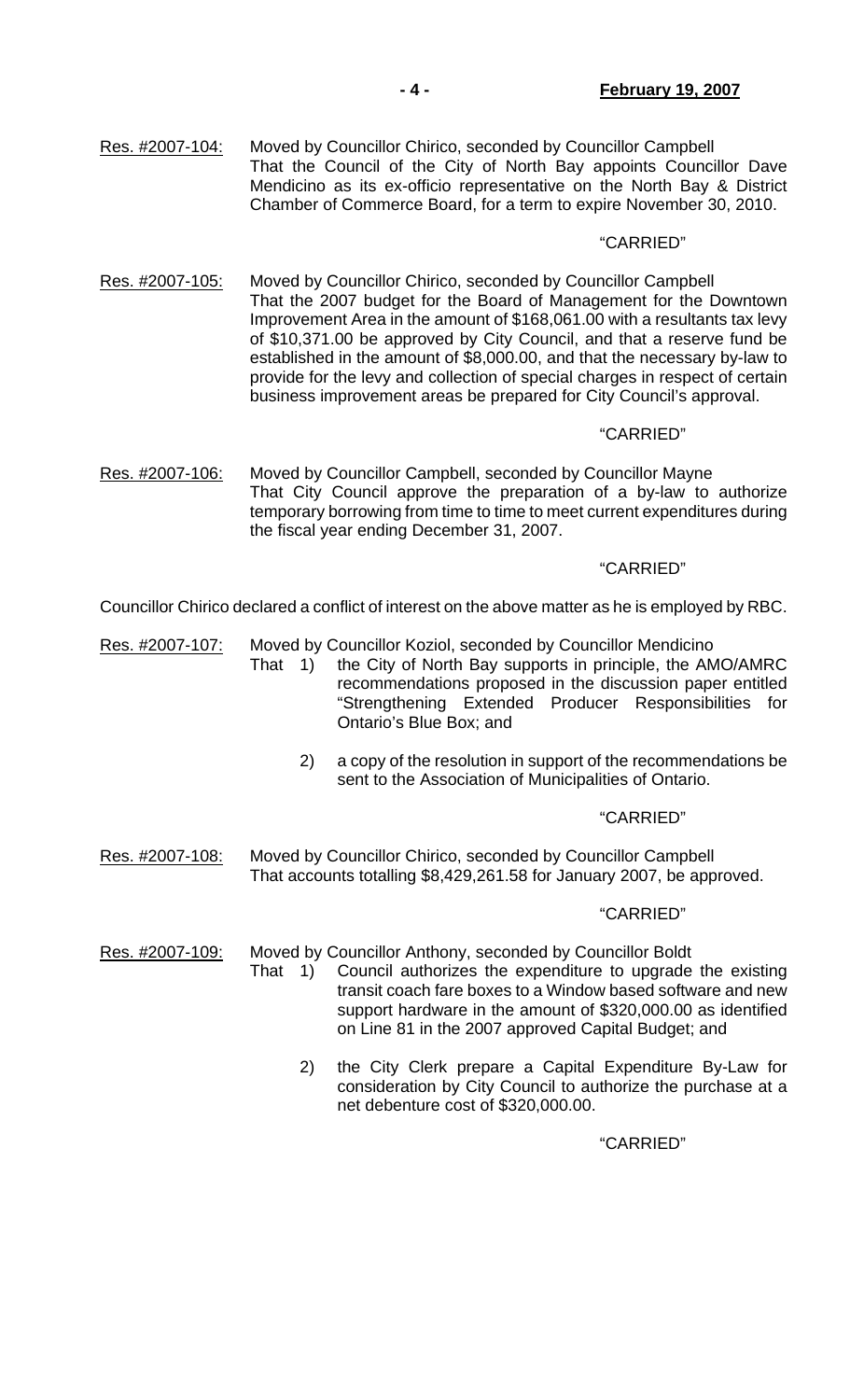Res. #2007-110: Moved by Councillor Koziol, seconded by Councillor Mendicino That the City of North Bay accept the transfer of ownership of the storm sewer inlet and associated property at the corner of Airport Road and Golf Course Road from the Ministry of Transportation, subject to the payment of a one time fee of \$25,000.00 to the City as well as any other costs associated with this transfer.

# "CARRIED"

Res. #2007-111: Moved by Councillor Koziol, seconded by Councillor Mendicino

- That 1) the request to lower the speed limit on Ski Club Road be denied, but that additional Police enforcement be requested to increase compliance with the current speed limit;
	- 2) the provision of a sidewalk on Ski Club Road between Bolton Drive and Johnston Road be considered for inclusion in future Capital Budget Forecasts; and
	- 3) a copy of Report EES 2007-007 be forwarded to Sylvana Lischkoff.

### "CARRIED"

Res. #2007-112: Moved by Councillor Anthony, seconded by Councillor Boldt That the Rezoning application by Crisis Centre North Bay - Second Avenue be received.

#### "CARRIED"

Res. #2007-113: Moved by Councillor Anthony, seconded by Councillor Boldt That the Rezoning application by 793567 Ontario Inc. - 881 to 891 Jet Avenue be received.

#### "CARRIED"

Res. #2007-114: Moved by Councillor Chirico, seconded by Councillor Campbell That effective May 1, 2007, Medavie Blue Cross be appointed as the City's provider of Long-Term Disability, Life Insurance and Accidental Death and Dismemberment.

#### "CARRIED"

Res. #2007-115: Moved by Councillor Chirico, seconded by Councillor Campbell That the following by-laws be read a first and second time:

> By-Law No. 2007-16 to authorize the sale of lands to Michael Smith (582 Durrill Street and 566 Durrill Street).

> By-Law No. 2007-17 to execute a Property Purchase Agreement with Her Majesty the Queen in right of the Province of Ontario, as represented by the Minister of Transportation relating to Part 4, Plan 36R-12023 (Pedestrian Overpass).

> By-Law No. 2007-18 to execute a Property Purchase Agreement with Her Majesty the Queen in right of the Province of Ontario, as represented by the Minister of Transportation relating to Part 5, Plan 36R-12023 (Pedestrian Overpass).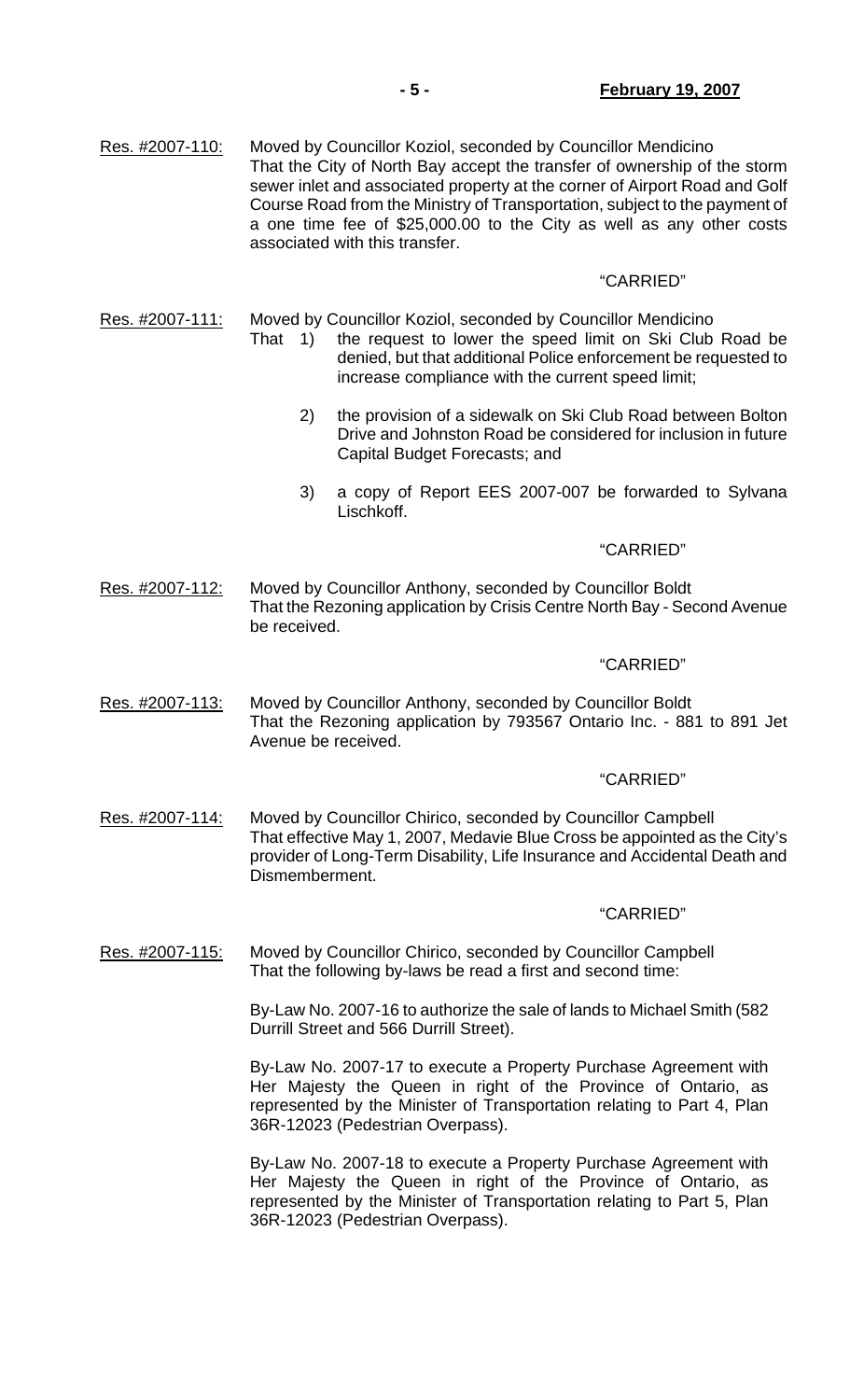By-Law No. 2007-19 to execute a Permanent Easement Office with Her Majesty the Queen in right of the Province of Ontario, as represented by the Minister of Transportation relating to Part 6, Plan 36R-12023 (Pedestrian Overpass).

 By-Law No. 2007-21 to authorize the sale of lands to Chamberlain Management Services Limited, in trust (1.08 acres of land to the east of the Chamber of Commerce building).

### "CARRIED"

Res. #2007-116: Moved by Councillor Chirico, seconded by Councillor Campbell That the following by-laws be read a third time and passed:

> By-Law No. 2007-16 to authorize the sale of lands to Michael Smith (582 Durrill Street and 566 Durrill Street).

> By-Law No. 2007-17 to execute a Property Purchase Agreement with Her Majesty the Queen in right of the Province of Ontario, as represented by the Minister of Transportation relating to Part 4, Plan 36R-12023 (Pedestrian Overpass).

> By-Law No. 2007-18 to execute a Property Purchase Agreement with Her Majesty the Queen in right of the Province of Ontario, as represented by the Minister of Transportation relating to Part 5, Plan 36R-12023 (Pedestrian Overpass).

> By-Law No. 2007-19 to execute a Permanent Easement Office with Her Majesty the Queen in right of the Province of Ontario, as represented by the Minister of Transportation relating to Part 6, Plan 36R-12023 (Pedestrian Overpass).

> By-Law No. 2007-21 to authorize the sale of lands to Chamberlain Management Services Limited, in trust (1.08 acres of land to the east of the Chamber of Commerce building).

#### "CARRIED"

Res. #2007-117: Moved by Councillor Anthony, seconded by Councillor Boldt That the following by-law be read a first and second time:

> By-Law No. 2007-20 to execute a Fire Rescue Agreement with Nasittuq Corporation relating to the short range development site in Beaucage Township.

#### "CARRIED"

Res. #2007-118: Moved by Councillor Anthony, seconded by Councillor Boldt That the following by-law be read a third time and passed:

> By-Law No. 2007-20 to execute a Fire Rescue Agreement with Nasittuq Corporation relating to the short range development site in Beaucage Township.

#### "CARRIED"

Res. #2007-119: Moved by Councillor Anthony, seconded by Councillor Boldt That the following by-law be read a first and second time: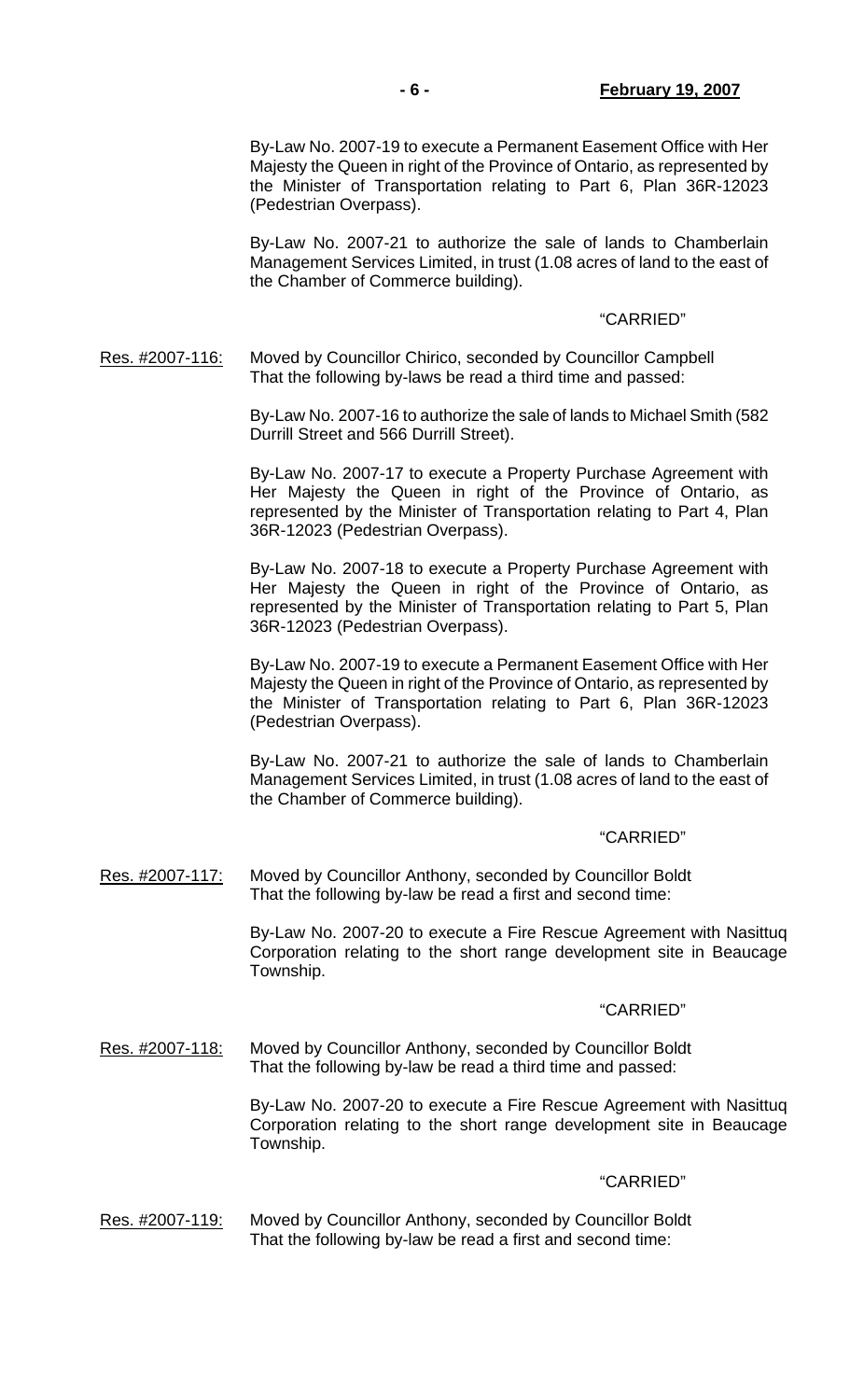By-Law No. 2007-32 to execute an Agreement with Monteith Building Group Ltd. relating to Memorial Gardens Exterior Wall Repair, Phase 2.

#### "CARRIED"

Res. #2007-120: Moved by Councillor Anthony, seconded by Councillor Boldt That the following by-law be read a third time and passed:

> By-Law No. 2007-32 to execute an Agreement with Monteith Building Group Ltd. relating to Memorial Gardens Exterior Wall Repair, Phase 2.

#### "CARRIED"

Res. #2007-121: Moved by Councillor Anthony, seconded by Councillor Boldt That the following by-laws be read a third time and passed:

> By-Law No. 2007-14 to adopt Official Plan Amendment No. 107 (Consolidated Homes Ltd. - Golf Course Road).

> By-Law No. 2007-15 to rezone certain lands on Golf Course Road (Consolidated Homes Ltd.).

#### "CARRIED"

Res. #2007-122: Moved by Councillor Chirico, seconded by Councillor Vaillancourt WHEREAS the municipality that provides Court House security has no powers to levy or collect offsetting revenues from surrounding municipalities that utilize the Court House;

> AND WHEREAS the Province of Ontario does not provide revenues for Court House security;

> AND WHEREAS the *Police Services Act* prescribes that Provincial Court House security is the responsibility of the Municipal Police Service for the host community in which the Court House is situated;

> AND WHEREAS surrounding area municipalities benefit from use of the Court House without making a financial contribution to Court House security;

> AND WHEREAS Court House security costs have escalated to levels beyond which a single Municipal Police Service can afford due to circumstances outside local control;

> THEREFORE BE IT RESOLVED THAT the Council of the City of North Bay, petition the Province of Ontario to provide offsetting revenue to pay for Court House security or amend the *Police Services Act* to allow the municipality that provides security to recover costs on a per capita basis from municipalities that utilize the Court House;

> AND FURTHER THAT a copy of this resolution to be sent to Premier Dalton McGuinty; Monte Kwinter, Minister of Community Safety and Correctional Services; Monique Smith, MPP (Nipissing), Leaders of the Opposition Parties as well as the municipalities within our Provincial Offences jurisdiction.

### "CARRIED"